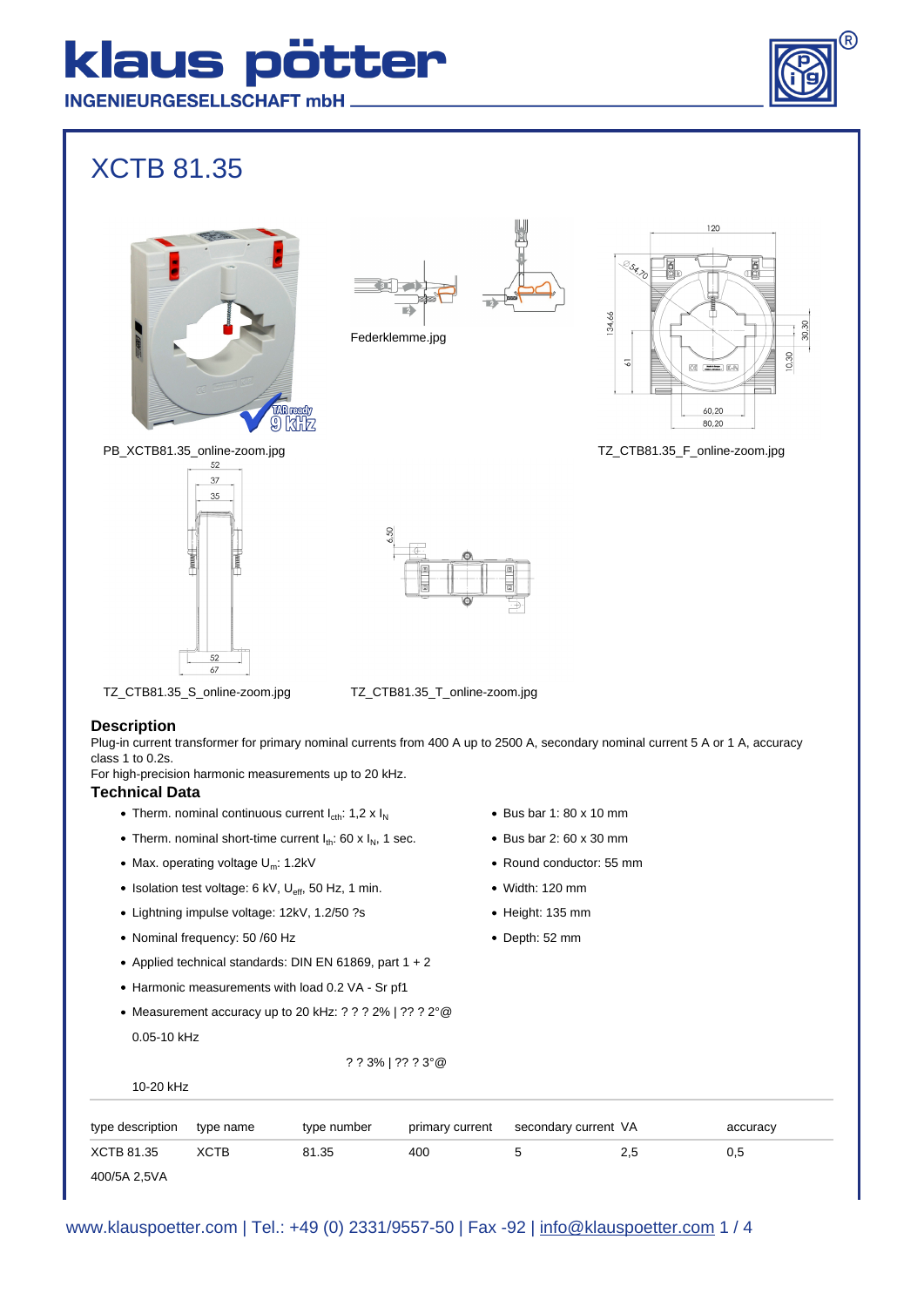# klaus pötter

**INGENIEURGESELLSCHAFT mbH\_** 



| Kl.0,5            |             |       |      |              |             |     |  |
|-------------------|-------------|-------|------|--------------|-------------|-----|--|
| XCTB 81.35        | <b>XCTB</b> | 81.35 | 500  | $\mathbf 5$  | 2,5         | 0,5 |  |
| 500/5A 2,5VA      |             |       |      |              |             |     |  |
| Kl.0,5            |             |       |      |              |             |     |  |
| XCTB 81.35        | <b>XCTB</b> | 81.35 | 500  | 5            | $\,$ 5 $\,$ | 0,5 |  |
| 500/5A 5VA KI.0,5 |             |       |      |              |             |     |  |
| XCTB 81.35        | <b>XCTB</b> | 81.35 | 600  | $\mathbf 5$  | 2,5         | 0,5 |  |
| 600/5A 2,5VA      |             |       |      |              |             |     |  |
| KI.0,5            |             |       |      |              |             |     |  |
| XCTB 81.35        | <b>XCTB</b> | 81.35 | 600  | $\mathbf 5$  | $\mathbf 5$ | 0,5 |  |
| 600/5A 5VA KI.0,5 |             |       |      |              |             |     |  |
| XCTB 81.35        | <b>XCTB</b> | 81.35 | 750  | $\,$ 5 $\,$  | 2,5         | 0,5 |  |
| 750/5A 2,5VA      |             |       |      |              |             |     |  |
| KI.0,5            |             |       |      |              |             |     |  |
| XCTB 81.35        | <b>XCTB</b> | 81.35 | 750  | 5            | $\mathbf 5$ | 0,5 |  |
| 750/5A 5VA KI.0,5 |             |       |      |              |             |     |  |
| XCTB 81.35        | XCTB        | 81.35 | 800  | 5            | 2,5         | 0,5 |  |
| 800/5A 2,5VA      |             |       |      |              |             |     |  |
| Kl.0,5            |             |       |      |              |             |     |  |
| XCTB 81.35        | <b>XCTB</b> | 81.35 | 800  | 5            | $\,$ 5 $\,$ | 0,5 |  |
| 800/5A 5VA KI.0,5 |             |       |      |              |             |     |  |
| XCTB 81.35        | <b>XCTB</b> | 81.35 | 1000 | 5            | $\mathbf 5$ | 0,5 |  |
| 1000/5A 5VA       |             |       |      |              |             |     |  |
| KI.0,5            |             |       |      |              |             |     |  |
| XCTB 81.35        | <b>XCTB</b> | 81.35 | 1200 | $\mathbf 5$  | $\mathbf 5$ | 0,5 |  |
| 1200/5A 5VA       |             |       |      |              |             |     |  |
| KI.0,5            |             |       |      |              |             |     |  |
| XCTB 81.35        | <b>XCTB</b> | 81.35 | 1250 | $\mathbf 5$  | $\mathbf 5$ | 0,5 |  |
| 1250/5A 5VA       |             |       |      |              |             |     |  |
| Kl.0,5            |             |       |      |              |             |     |  |
| XCTB 81.35        | XCTB        | 81.35 | 1500 | $\mathbf 5$  | $\sqrt{5}$  | 0,5 |  |
| 1500/5A 5VA       |             |       |      |              |             |     |  |
| Kl.0,5            |             |       |      |              |             |     |  |
| XCTB 81.35        | XCTB        | 81.35 | 1600 | $\mathbf 5$  | $\sqrt{5}$  | 0,5 |  |
| 1600/5A 5VA       |             |       |      |              |             |     |  |
| Kl.0,5            |             |       |      |              |             |     |  |
| XCTB 81.35        | XCTB        | 81.35 | 2000 | $\mathbf 5$  | $\sqrt{5}$  | 0,5 |  |
| 2000/5A 5VA       |             |       |      |              |             |     |  |
| Kl.0,5            |             |       |      |              |             |     |  |
| XCTB 81.35        | XCTB        | 81.35 | 400  | $\mathbf{1}$ | 2,5         | 0,5 |  |
| 400/1A 2,5VA      |             |       |      |              |             |     |  |
| Kl.0,5            |             |       |      |              |             |     |  |
|                   |             |       |      |              |             |     |  |

www.klauspoetter.com | Tel.: +49 (0) 2331/9557-50 | Fax -92 | info@klauspoetter.com 2 / 4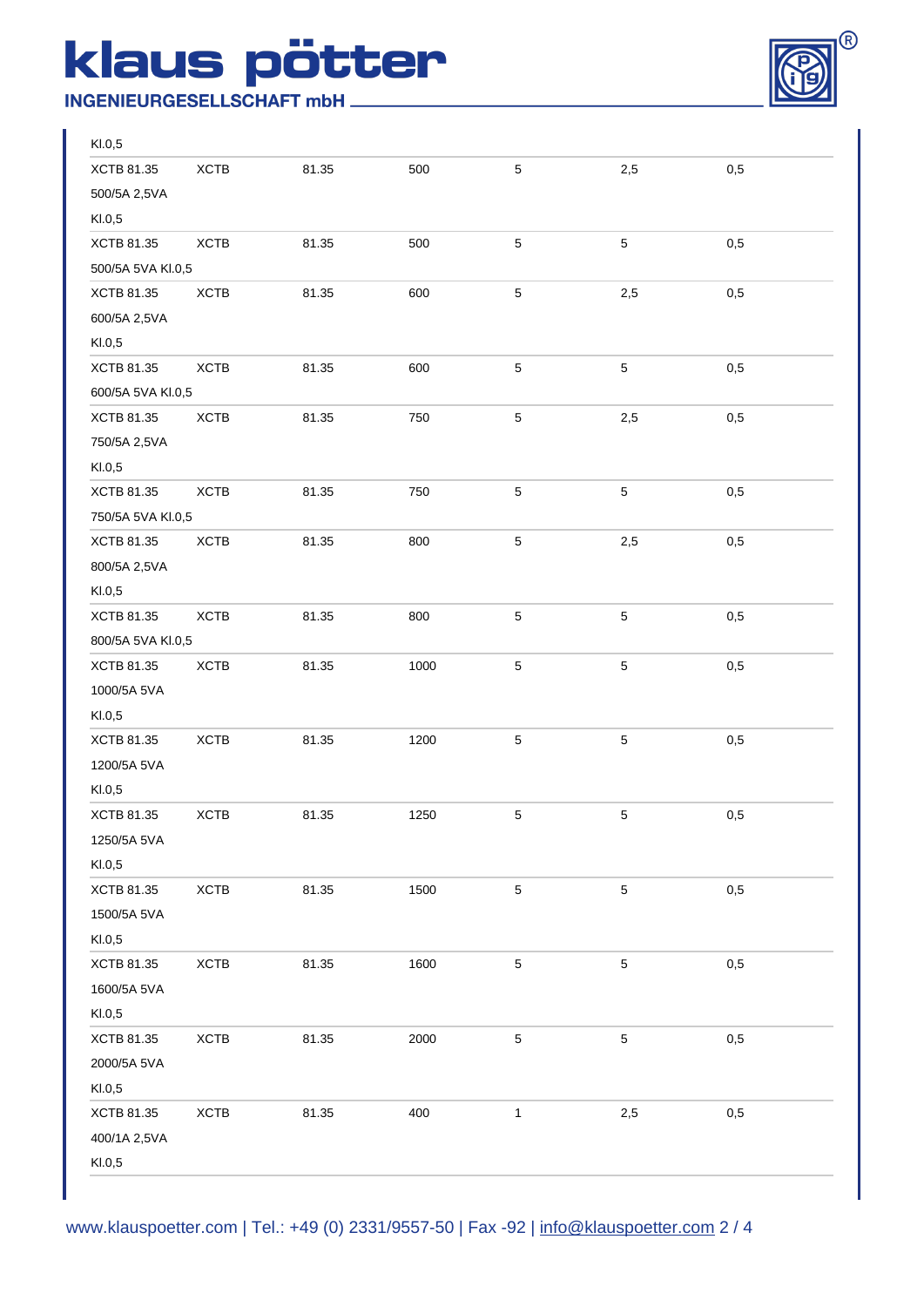## klaus pötter

### **INGENIEURGESELLSCHAFT mbH\_**



| XCTB 81.35        | XCTB        | 81.35 | 500  | $\mathbf{1}$ | 2,5         | 0,5          |
|-------------------|-------------|-------|------|--------------|-------------|--------------|
| 500/1A 2,5VA      |             |       |      |              |             |              |
| Kl.0,5            |             |       |      |              |             |              |
| XCTB 81.35        | XCTB        | 81.35 | 500  | $\mathbf{1}$ | $\sqrt{5}$  | 0,5          |
| 500/1A 5VA KI.0,5 |             |       |      |              |             |              |
| XCTB 81.35        | XCTB        | 81.35 | 600  | $\mathbf{1}$ | 2,5         | 0,5          |
| 600/1A 2,5VA      |             |       |      |              |             |              |
| KI.0,5            |             |       |      |              |             |              |
| XCTB 81.35        | XCTB        | 81.35 | 600  | $\mathbf{1}$ | $\sqrt{5}$  | 0,5          |
| 600/1A 5VA KI.0,5 |             |       |      |              |             |              |
| XCTB 81.35        | XCTB        | 81.35 | 750  | $\mathbf{1}$ | 2,5         | 0,5          |
| 750/1A 2,5VA      |             |       |      |              |             |              |
| KI.0,5            |             |       |      |              |             |              |
| XCTB 81.35        | <b>XCTB</b> | 81.35 | 750  | $\mathbf{1}$ | $\,$ 5 $\,$ | 0,5          |
| 750/1A 5VA KI.0,5 |             |       |      |              |             |              |
| XCTB 81.35        | XCTB        | 81.35 | 800  | $\mathbf{1}$ | 2,5         | 0,5          |
| 800/1A 2,5VA      |             |       |      |              |             |              |
| Kl.0,5            |             |       |      |              |             |              |
| XCTB 81.35        | XCTB        | 81.35 | 800  | $\mathbf{1}$ | $\,$ 5 $\,$ | 0,5          |
| 800/1A 5VA KI.0,5 |             |       |      |              |             |              |
| XCTB 81.35        | XCTB        | 81.35 | 1000 | $\mathbf{1}$ | $\mathbf 5$ | 0,5          |
| 1000/1A 5VA       |             |       |      |              |             |              |
| KI.0,5            |             |       |      |              |             |              |
| XCTB 81.35        | XCTB        | 81.35 | 1200 | $\mathbf{1}$ | $\mathbf 5$ | 0,5          |
| 1200/1A 5VA       |             |       |      |              |             |              |
| KI.0,5            |             |       |      |              |             |              |
| XCTB 81.35        | XCTB        | 81.35 | 1250 | $\mathbf{1}$ | $\sqrt{5}$  | 0,5          |
| 1250/1A 5VA       |             |       |      |              |             |              |
| Kl.0,5            |             |       |      |              |             |              |
| XCTB 81.35        | XCTB        | 81.35 | 1500 | $\mathbf{1}$ | $\sqrt{5}$  | 0,5          |
| 1500/1A 5VA       |             |       |      |              |             |              |
| KI.0,5            |             |       |      |              |             |              |
| XCTB 81.35        | XCTB        | 81.35 | 1600 | $\mathbf{1}$ | $\,$ 5 $\,$ | 0,5          |
| 1600/1A 5VA       |             |       |      |              |             |              |
| KI.0,5            |             |       |      |              |             |              |
| XCTB 81.35        | XCTB        | 81.35 | 2000 | $\mathbf{1}$ | $\,$ 5 $\,$ | 0,5          |
| 2000/1A 5VA       |             |       |      |              |             |              |
| KI.0,5            |             |       |      |              |             |              |
| XCTB 81.35        | XCTB        | 81.35 | 400  | $\mathbf 5$  | $\sqrt{5}$  | $\mathbf{1}$ |
| 400/5A 5VA KI.1   |             |       |      |              |             |              |
| XCTB 81.35        | XCTB        | 81.35 | 500  | $\mathbf 5$  | $\,$ 5 $\,$ | 1            |
| 500/5A 5VA KI.1   |             |       |      |              |             |              |
|                   |             |       |      |              |             |              |

www.klauspoetter.com | Tel.: +49 (0) 2331/9557-50 | Fax -92 | info@klauspoetter.com 3 / 4